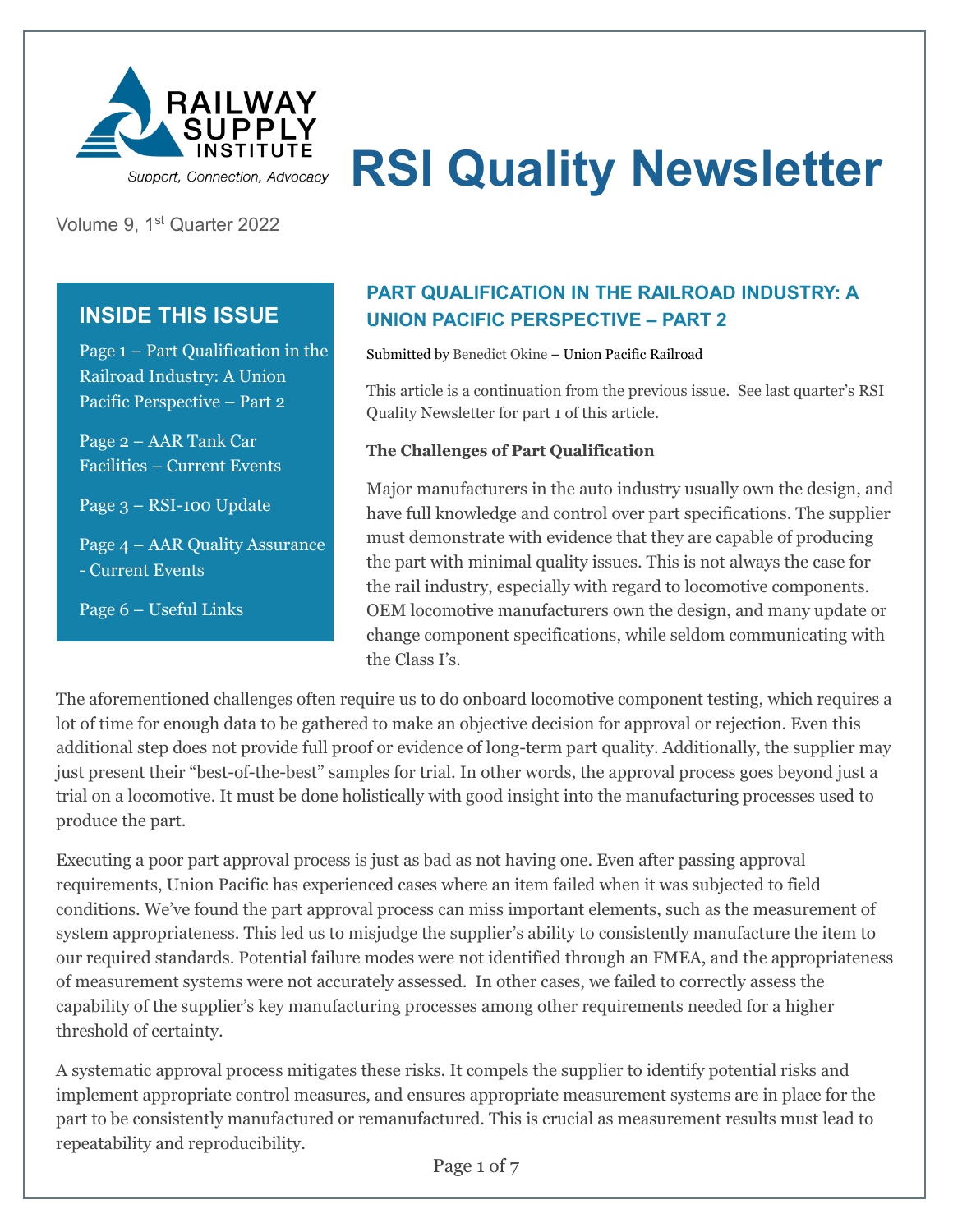### **Conclusion**

It is important for Class I railroads to have their own standardized process that will consider the industry's peculiarities. The process must go beyond superficial checklists and fit checks; its objective should be to ensure that a robust system exists to assess the management of a part's production. A robust system must also react and adapt to changes in suppliers' manufacturing location, materials and introduction of new equipment.

The auto industry has made great strides in product quality assurance largely due to their formal approval processes such as the PPAP, which is widely adopted across the industry. The biggest challenge for a Class I railroad is translating its requirements to a supplier at the component level. This is due to railroads being laser focused on operating their locomotives and maintaining track, rather than engineering and designing some of the core components for its infrastructure. This makes the railroads' situation unique and places heavy reliance on suppliers and the OEMs for much of the detailed specification. Despite these challenges, the industry could benefit from the development of standard procedures for approval of suppliers, components and parts.

# **AAR TANK CAR FACILITIES - CURRENT EVENTS**

Submitted by Tom DeLafosse – Salco Products

### **Tank Car Pressure Relief Valve Reporting**

During a recent AAR/BOE audit of a C5 facility it was determined that the company did not have a procedure and supported training for updating Umler when adding a CID tag to the valves. The actual finding reads as follows: "*At the time of the C5s demonstration M-1002 audit the facility did not have a procedure for CID process"*.

Requirement reference: MSRP Section J, M-1003, Paragraph 2.15.6; states in part, "Establishing workmanship criteria in the clearest appropriate manner (e.g., written standards, reference standards, pictures, etc.)."

MSRP Section C-III, Appendix A, Paragraph 6.1.1.3 states in part, "Effective July 1, 2021, tank car service equipment tracking is required for all new and reconditioned pressure relief valves (PRV's) in addition to the marking requirements."

### **AAR Circular Letter C-13924, Issued January 10, 2022**

AAR has published a revised *Manual of Standards and Recommended Practices*, (MSRP) Section J, Specification for Quality Assurance. The effective date of this release is July 1, 2022, allotting six months for M-1003 programs to be revised accordingly. Auditors will not identify nonconformance findings related to the new revision and QAPE until July 2022. However, AAR Accredited Auditors will immediately identify items of concern related to the revision to bring attention to the pending requirements. The updated 2022 Quality Assurance Program Evaluation (QAPE) checklist is available at: [\(https://aar.com/standards/FAQ.html\)](https://aar.com/standards/FAQ.html)

# **Visual Inspection (VT) Requirements**

CPC-1376 was issued on March 19, 2021. This CPC addressed Hydrostatic Leak Testing and Visual Inspection (VT) requirements. The VT requirements are as follows:

With the revisions of the visual inspection (VT) NDT Method the industry through this CPC is being notified that visual weld inspection (VWI) that existed in the previous Appendix T will now become limited certification under VT for welds only. Additionally, the AAR Tank Car Committee (TCC) has committed to review the current Chapter 1 terms of "visual" and "visual inspection" within M-1002 and determine when visual

Page 2 of 7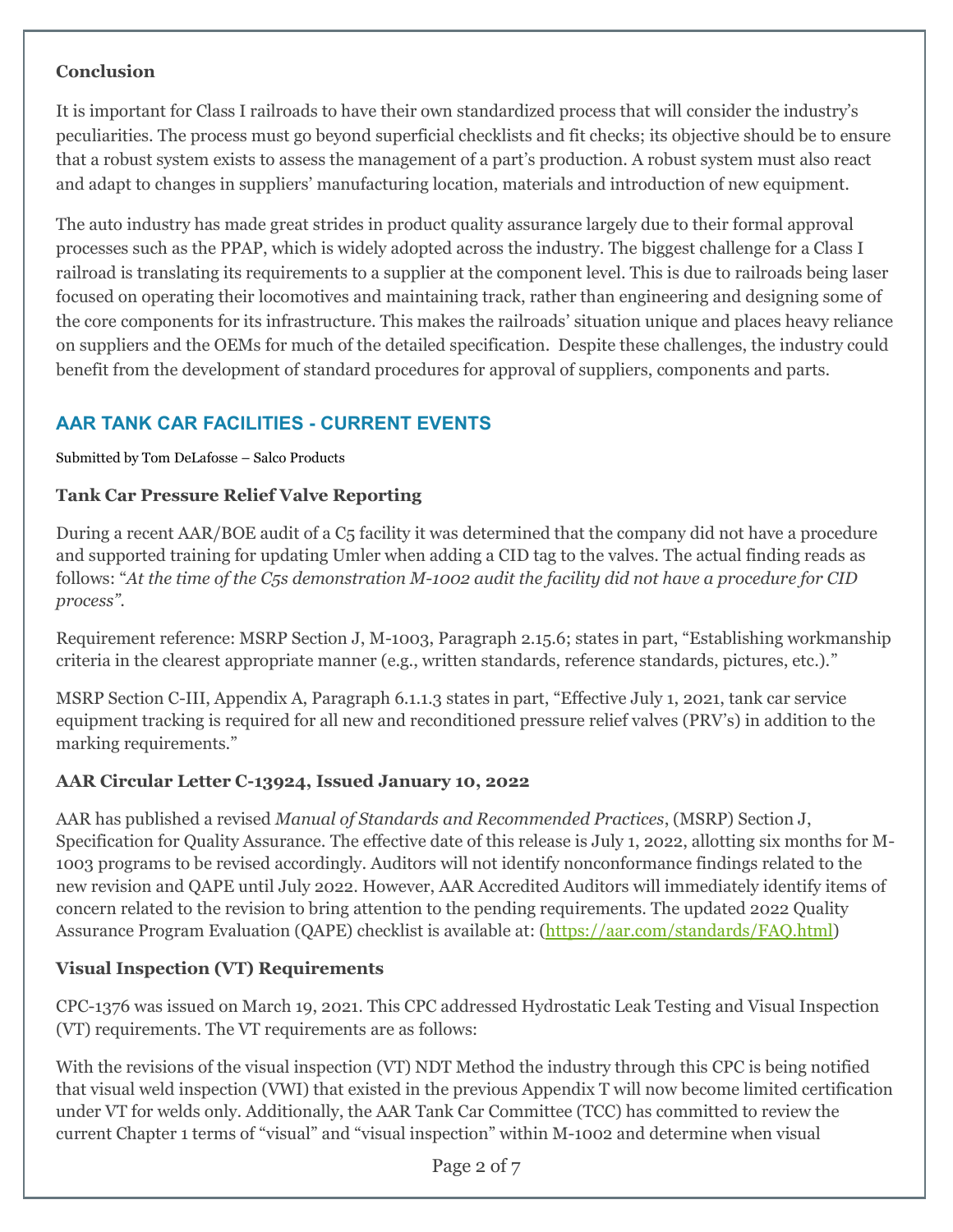inspection must be conducted in accordance with Appendix T. It is the intent of the AAR TCC to complete this action prior to the republication of the M-1002.

Even though this statement was issued in the CPC and was also announced at the October 2021 Tank Car Meetings, M-1002 applications are being rejected because applicants are not listing their VT personnel certified to inspect things other than welds. The AAR/BOE auditors are also writing up findings on facilities for this same issue.

The AAR Director, Tank Car Safety has stated the following already requires VT inspections be performed by certified personnel:

- The Federal regulations  $180.509$  (d) and (k),  $511$  (h) and  $517$ (b) requires "qualification" and "maintenance" events be performed by trained and certified personnel with written inspection reports completed;
- Appendix D, Section 3.1.2 states that: "All of the inspections" mentioned herein shall be conducted in accord with the requirements of 49 CFR Part 180 and AAR Specification M-1002, Appendix T".
- CPC-1376 revised Appendix T to make direct visual weld inspection "limited";
- The essential variables for VT are defined in Appendix T, Section 13.1;
- VT training requirements are defined in Table T.1 for "Direct Visual", (the Level III has the flexibility to do a limited certification to reduce those hours as applicable);
- The AAR Director, Tank Car Safety believes VT requires certification to Appendix T for "qualification" and "maintenance" events other than welds, which C6r facilities do;
- C6r certified facilities need to follow the car owners' procedures when inspecting the fittings plate sealing surfaces, etc. when changing valves and maintaining the qualification event dates stenciled on the sides of the car;
- If the car owners' procedures are silent on the VT inspection requirements, then each company should have their Level III define those requirements to supplement the car owners' instructions, or refuse the work; and
- The only things AAR still needs to define (according to the AAR Director, Tank Car Safety) are the inspection requirements for general VT inspections other than qualification and maintenance events.



# **Have an Idea for an Article?**

Please submit your drafts to Gary Alderson at **[alderson@alltranstek.com.](mailto:%20alderson@alltranstek.com)** or Alfredo Ricardo at **ricardo@alltranstek.com**

# **Interested in Joining RSI QAC?**

Contact Lee Verhey at **[verhey@rsiweb.org](mailto:verhey@rsiweb.org)**[.](mailto:verhey@rsiweb.org)



**Not Getting the Newsletter and Want to Subscribe?** Contact Lee Verhey at **[verhey@rsiweb.org](mailto:verhey@rsiweb.org)**[.](mailto:verhey@rsiweb.org)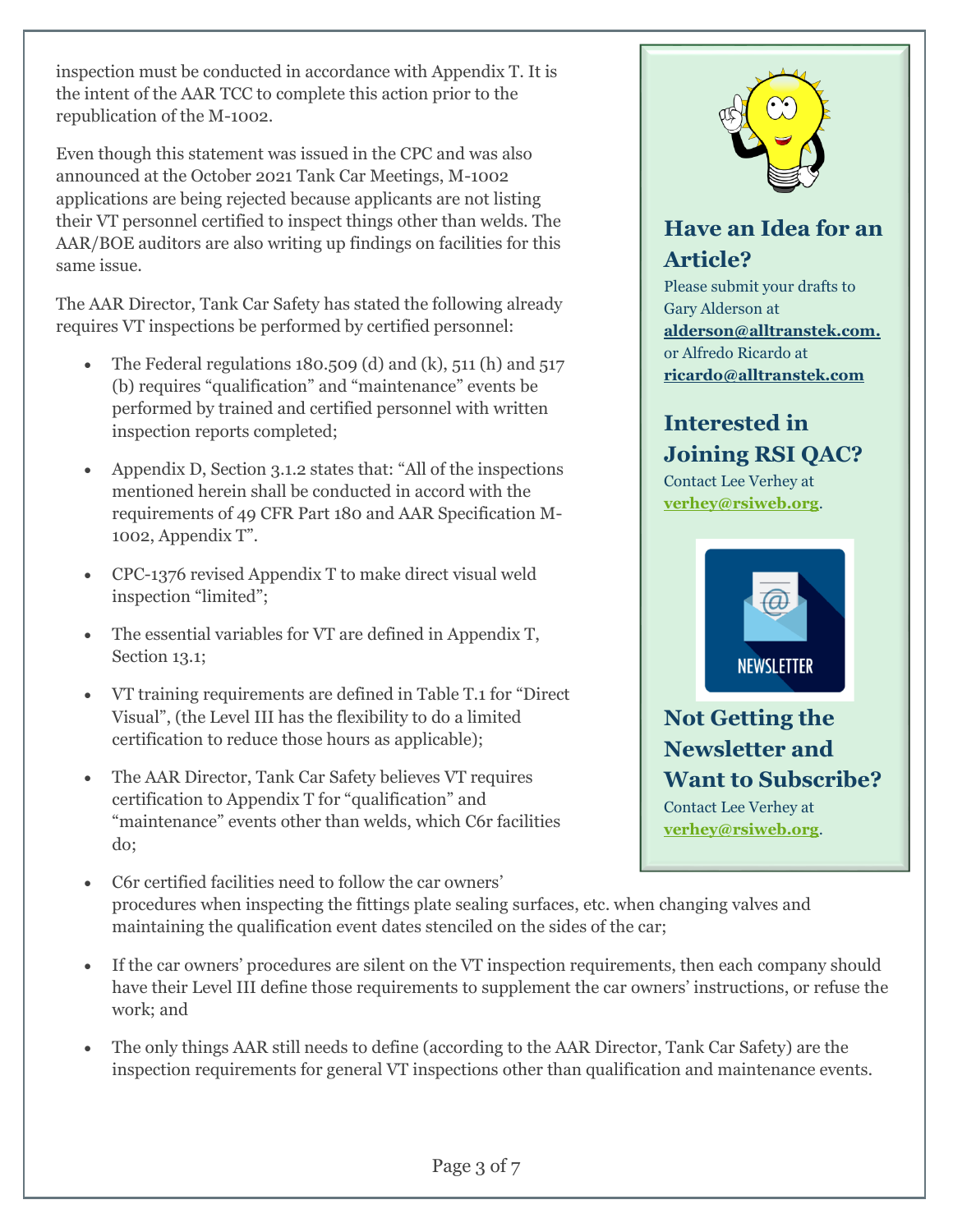## **RSI-100 WHY IT WAS DEVELOPED AND WHAT IS IT**

Submitted by Tom DeLafosse – Salco Products

On October 8, 2019 the *Pipeline and Hazardous Materials Safety Administration* (PHMSA) revised the definition of what a "Tank Car Facility" consisted of. Prior to this both FRA and AAR interpreted that any part of the manufacturing process of service equipment required AAR facility certification. Simple tasks like burning a shape from plate, drilling a hole in a flange, rolling a piece of steel to form a tank insert, all had to be done under the control of an M-1002 and M-1003 certified facility.

PHMSA's revised definition eliminated the requirement to have service equipment manufactured by an AAR M-1002 and M-1003 certified facility. To be clear, AAR still requires facility certification for instruments, safety relief devices and valves, but FRA's enforcement authority was removed from all service equipment manufacturers.

Because FRA now has no oversight of companies that manufacture "service equipment" they have moved their enforcement efforts to the tank car builders and repair shops in the areas of Purchasing/Subcontracting and Incoming Inspection. The federal references they point to is 49 CFR 179.7 (4) (5) and (f). The requirement, as well as how they apply them are follows:

(4) Procedures to ensure that the fabrication and construction materials received are properly identified and documented. (**Note**: *This applies to purchasing/subcontracting and incoming inspection. If your procedures do not address your incoming inspection requirements, the FRA violation will reference this section*)

(5) A description of the manufacturing, repair, inspection, testing, and qualification or maintenance program, including the acceptance criteria, so that an inspector can identify the characteristics of the tank car and the elements to inspect, examine, and test at each point. (**Note**: *This applies to Production, Inspection, and Test Planning, If your PITP doesn't identify how you meet this, the FRA violation will reference this section*)

(f) No tank car facility may manufacture, repair, inspect, test, qualify or maintain tank cars subject to requirements of this subchapter, unless it is operating in conformance with a quality assurance program and written procedures required by paragraphs (a) and (b) of this section. (**Note**: *If a facility identifies their incoming inspection criteria and are not following them, the FRA violation will reference this section*).

AAR's M-1003 requirements are clear in Chapter 2, elements 2.9 and 2.10.

To aid the tank car facilities and their suppliers, RSI formed a team that developed RSI-100 which is a voluntary recommended practice. There are 8 Product Conformance Plans (PCP's) contained within this standard. Schedule A lists a breakdown of all the Critical to Conformance (CTC) requirements when ordering parts that fall within these PCP's. Schedule B lists the documentation requirements for companies that are party to this standard that must be provided with each shipment.

For suppliers with a robust quality assurance program, oversight of the PCP's audits of their Quality Assurance Program are not required, but oversight to compliance with the PCP's must be documented on RSI-100-2 form. Suppliers without a robust Quality Assurance Program must be audited per the requirements of RSI-100-1 Checklist. For companies choosing to use this voluntary standard, incorporating its requirements into your Quality Assurance Program is required. Evidence of training is also required along with noting the responsible party who will ensure the standards requirements are met.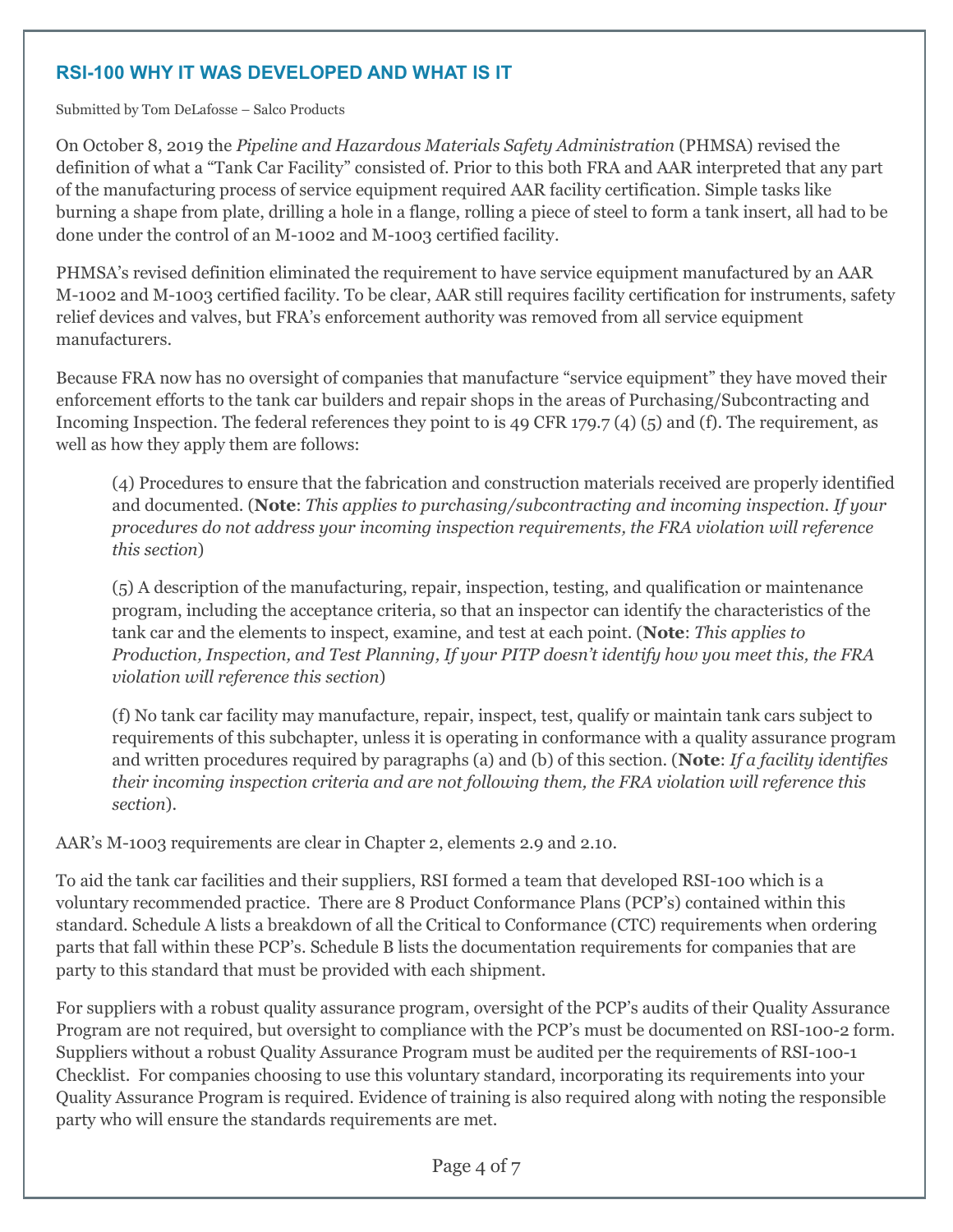A much more detailed summary of how this standard came to be and its background, along with the standard itself can be downloaded for free from RSI's web site: [https://www.rsiweb.org/data-technical-resources/rsi-](https://www.rsiweb.org/data-technical-resources/rsi-100-standard/)[100-standard/](https://www.rsiweb.org/data-technical-resources/rsi-100-standard/)

## **AAR Tank Car Committee Meetings**

Submitted by Gary Alderson - AllTranstek

The meetings are being held April 18-21, 2022, in Oklahoma City, Oklahoma, at the Omni Oklahoma City Hotel. The meetings that are open to the public will be held on Wednesday April 20, from 1 pm until 6 pm, and on Thursday April 21, from 8 am until 6 pm. Meeting and hotel information can be found at: <https://www.aar.org/tank-car-committee-meeting-materials/>

# **AAR QUALITY ASSURANCE CURRENT EVENTS**

### **AAR MSRP, M1003, Section J Revision**

On January 10, 2022 the AAR issued Circular Letter C-13924 notifying the industry of the revised *Manual of Standards and Recommended Practices*, (MSRP) Section J, Specification for Quality Assurance. The effective date of this release is July 1, 2022, allotting slightly less than six months for M-1003 programs to be revised accordingly. Auditors will not identify nonconformance findings related to the new revision and QAPE until July 2022. However, AAR Accredited Auditors will immediately identify items of concern related to the revision to bring attention to the pending requirements. The updated 2022 Quality Assurance Program Evaluation (QAPE) checklist is available at: [\(https://aar.com/standards/FAQ.html\)](https://aar.com/standards/FAQ.html)

Note: As part of the revised M1003, Section J, Appendix C (View and Interpretations) has been removed. Much of the content of appendix C has been incorporated into Section J. The Views and Interpretations can still be viewed on the AAR QAC Frequently Asked Questions (FAQ) page. You can find a link in the Useful Links section at the end of the newsletter.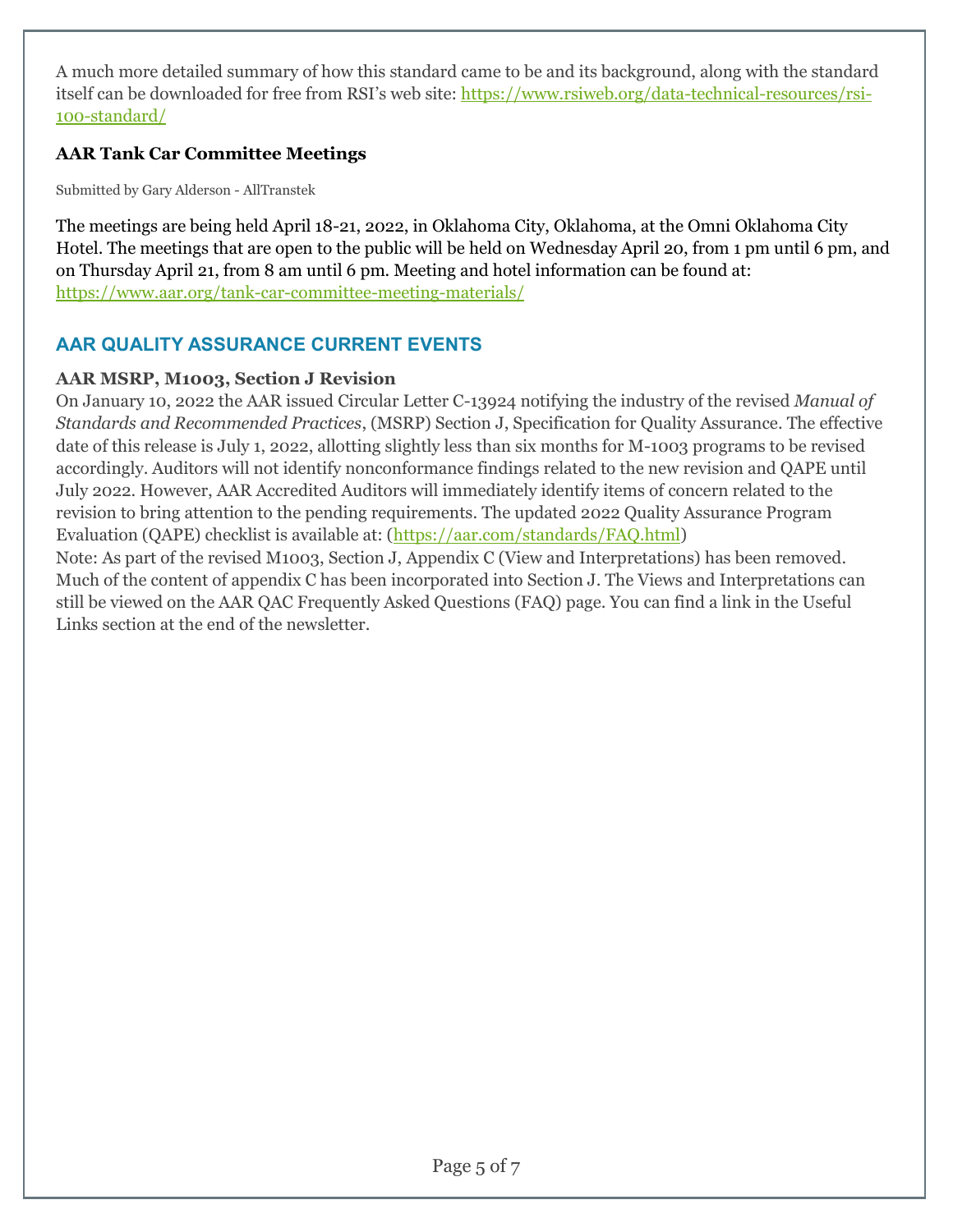### **AAR Quality Assurance Conference**

Submitted by Donna Jacobi – Amsted Rail Company, Inc.

The annual AAR Quality Assurance Conference is back to being in-person after being virtual in 2021. It will be held April 12 – 14, 2022 in Fort Worth, Texas. Registration is now open.